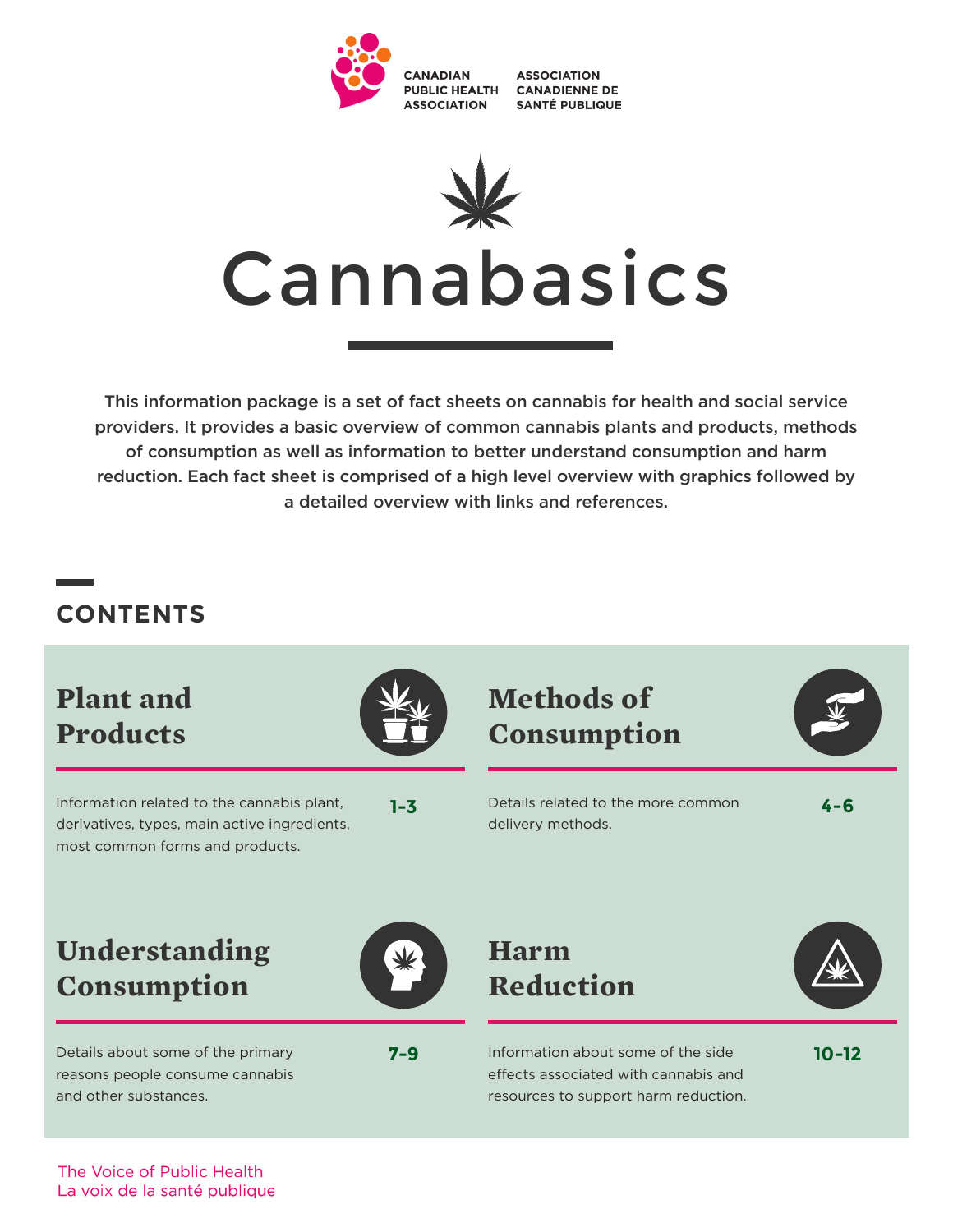



# **Plant and Products**



Cannabis refers to the plant *Cannabis sativa* and has many forms from hash to hemp oils. There are several plant types that consumers may indicate they are accessing including sativa, indica, and hybrids, which are marketed as having different physiological effects.



#### **Cannabis has over 100 chemical compounds called cannabinoids**

Cannabinoids interact with the human endocannabinoid system to produce a broad range of physiological effects. The two most commonly known active ingredients are:

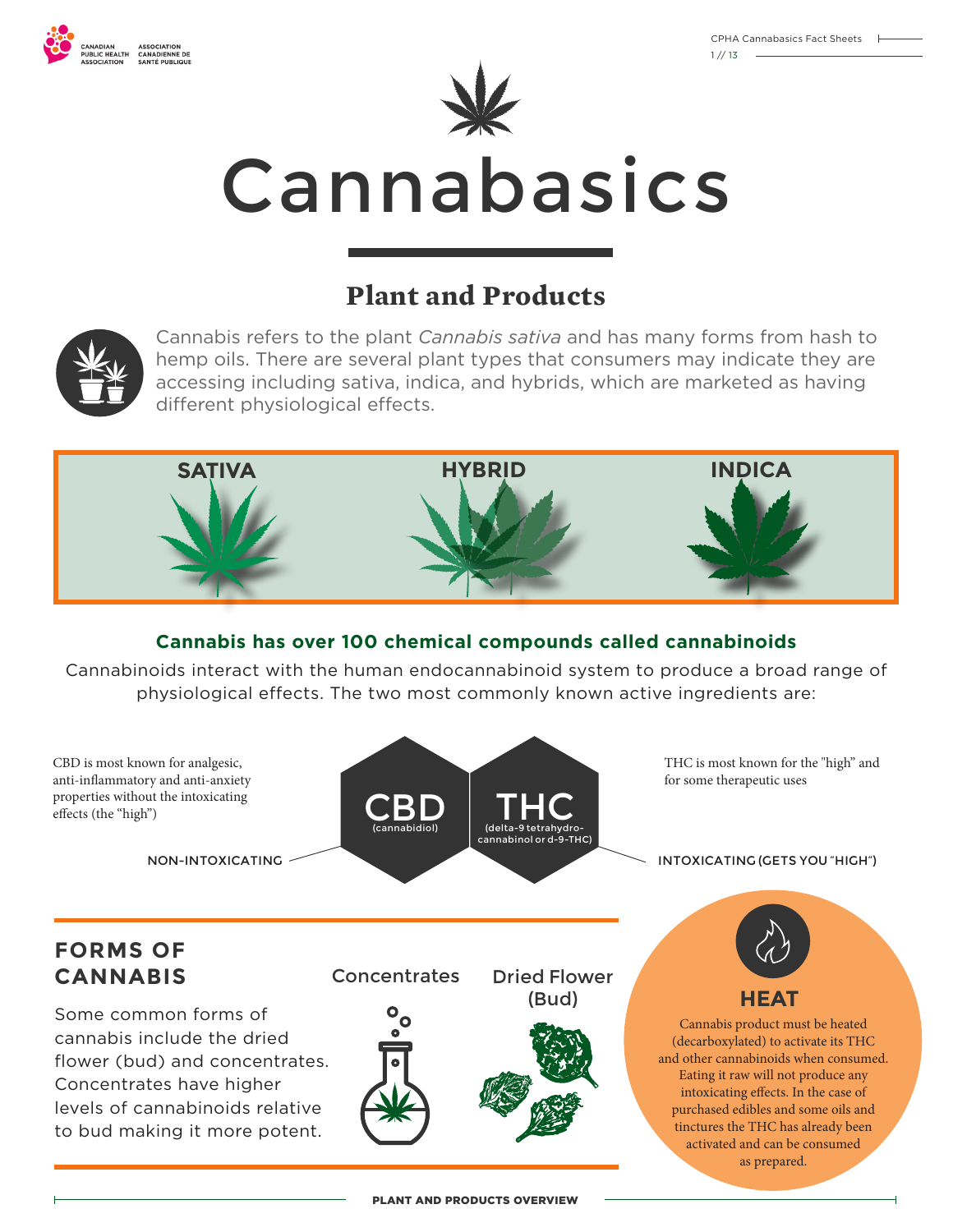



### **Plant and Products**

**The cannabis plant is comprised of a stem, leaves and buds. Cannabis has many other names including marijuana, weed, dope and pot that most often refer specifically to the buds and products created from the bud. The term cannabis is more accurate as it refers to the whole plant. Key to understanding cannabis are the primary chemical compounds, plant types and products.**

### **CHEMICAL COMPOUNDS**

The cannabis plant contains chemicals called cannabinoids<sup>1</sup> that interact with the human endocannabinoid system to produce a myriad of physiological effects. The human endocannabinoid system is responsible for a variety of physiological as well as pathophysiological processes including neural development, immune function, inflammation, appetite, metabolism and energy homeostasis, cardiovascular function, digestion, bone development and bone density, synaptic plasticity and learning, pain, reproduction, psychiatric disorders, psychomotor behaviour, memory, wake/sleep cycles, and the regulation of stress and emotional state.<sup>2</sup> Although the cannabis plant contains over 100 different cannabinoids (and possibly more), the two most studied and discussed are THC (tetrahydrocannabinol) and CBD (cannabidiol).3 THC produces an intoxicating effect by binding with receptors in the brain and CBD may help to manage pain and mediate the effects of THC on the endocannabinoid system. Although the intoxicating effects of cannabis are often highlighted, THC is the cannabinoid largely responsible for

the "high" associated with cannabis.<sup>4</sup>

#### **PLANT TYPES**

Generally known by the name *Cannabis sativa (L)*, \* the most common types of cannabis, that consumers may indicate they are accessing, are sativa or indica. Most plants today are a hybrid of these two types and each type is marketed for different physiological effects. Cannabis derivatives include marijuana, hash and hemp products.

Hemp products, marijuana and hash are all derived from cannabis plants. Hemp is very low in THC (less than 0.3%), is not intoxicating, and it's fiber is used in the production of cars, body care products, clothing, construction, food and plastic. Marijuana is the dried bud of the cannabis plant with amounts of THC that are intoxicating (5%- 30%) and is consumed for various desired effects. Hash is the pure resin of the cannabis plant, without the plant material of the dried bud and as such, has higher concentrations of THC than the whole bud (20%-60%).

<sup>\*</sup> The science community does not recognize sativas, indicas, and hybrids as separate species that are biochemically distinct. Instead, scientists recognize Cannabis sativa as the single species for all cannabis, and that only laboratory tests can determine the diverse biochemical profiles.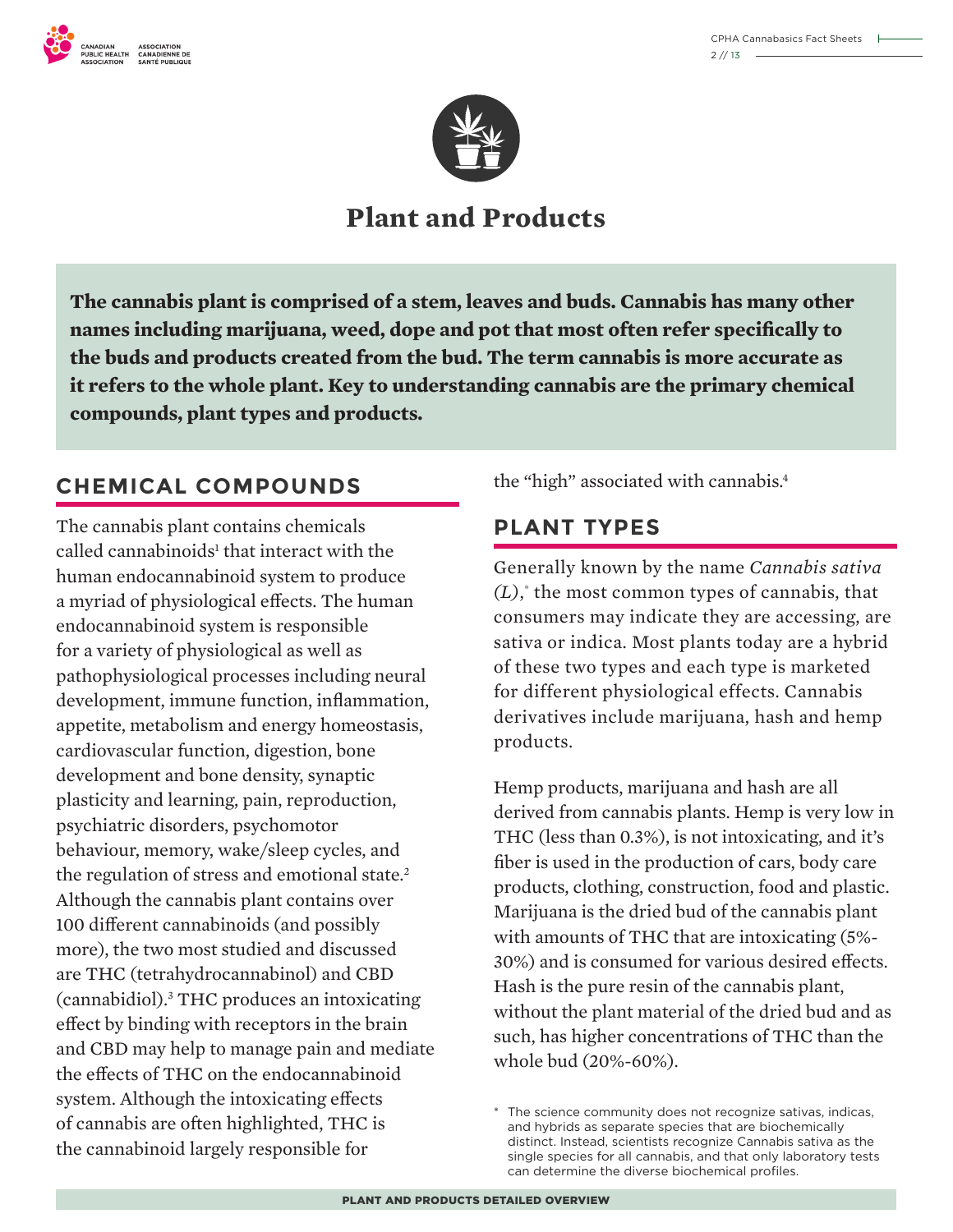



### **Plant and Products**

Once a plant has matured, growers trim the flowers to produce what are referred to as dried flower (buds). The buds are coated with hairlike structures called trichomes which protrude from the plant material. There are many terpenes commonly found in cannabis. When terpenes are inhaled or ingested alongside cannabinoids, they may interact with the endocannabinoid system. In cannabis, this interaction has been called the entourage effect.

### **PRODUCTS**

Although other parts of the cannabis plant can be consumed, the most common methods of consumption use the bud of the plant due to the concentration of cannabinoids. The two most common ways the plant is used are to create concentrates and to dry the bud. The dried buds are usually smoked, vaped or infused in fats to be consumed later as edibles. Examples of concentrates include hashish, shatter and tinctures. Concentrates are procured during an extraction process where the cannabis plants'

cannabinoids and terpenes are separated from the plant matter resulting in a concentrate with high levels of cannabinoids (more potent than the bud).

Cannabis concentrates are categorized as either solvent or non-solvent based.

- **Non-solvent concentrates** are extracted naturally (using water, scraping the resin off the bud, or drying the resin) to produce hash (cannabis resin) and kief (resin glands).
- **Solvent concentrates** are extracted commonly using carbon dioxide or alcohol. They produce many forms and textures known as shatter, wax, or oil.

Cannabis products must be heated (decarboxylated) to activate the THC and other cannabinoids when consumed. Eating it raw will not produce any intoxicating effects. Some oils and tinctures have already been activated, and do not need to be heated. In the case of purchased edibles, the THC has already been activated and can be consumed as prepared.

#### LINKS

For more information on the large variety of known types, please see [phylos galaxy](https://phylos.bio/galaxy/).

For more information on the Endocannabiniod System, please see the webinar on YouTube by Dr. Matthew Hill, Understanding the Endocannabinoid System (2018):<https://youtu.be/NTLb2I8Yx-E>

#### **REFERENCES**

- 1 Health Canada. (2018). Information for Health Care Professionals: Cannabis (marihuana, marijuana) and the cannabinoids. Retrieved in Oct 2018 from: [https://www.canada.ca/en/health-canada/services/drugs-medication/cannabis/information-medical-practitioners/information-health-care-professionals](https://www.canada.ca/en/health-canada/services/drugs-medication/cannabis/information-medical-practitioners/information-health-care-professionals-cannabis-cannabinoids.html)[cannabis-cannabinoids.html](https://www.canada.ca/en/health-canada/services/drugs-medication/cannabis/information-medical-practitioners/information-health-care-professionals-cannabis-cannabinoids.html)
- 2 Leafly Holdings Inc. (2014). Cannabiniods 101: What Makes Cannabis Medicine. Retrieved in Oct 2018 from: <https://www.leafly.com/news/cannabis-101/cannabinoids-101-what-makes-cannabis-medicine>

3 Here to Help (2014). Learn about Cannabis. Retrieved in Oct 2018 from: <http://www.heretohelp.bc.ca/factsheet/learn-about-cannabis>

4 Government of Canada. About Cannabis. (2018). Retrieved in Oct 2018 from: <https://www.canada.ca/en/health-canada/services/drugs-medication/cannabis/about.html>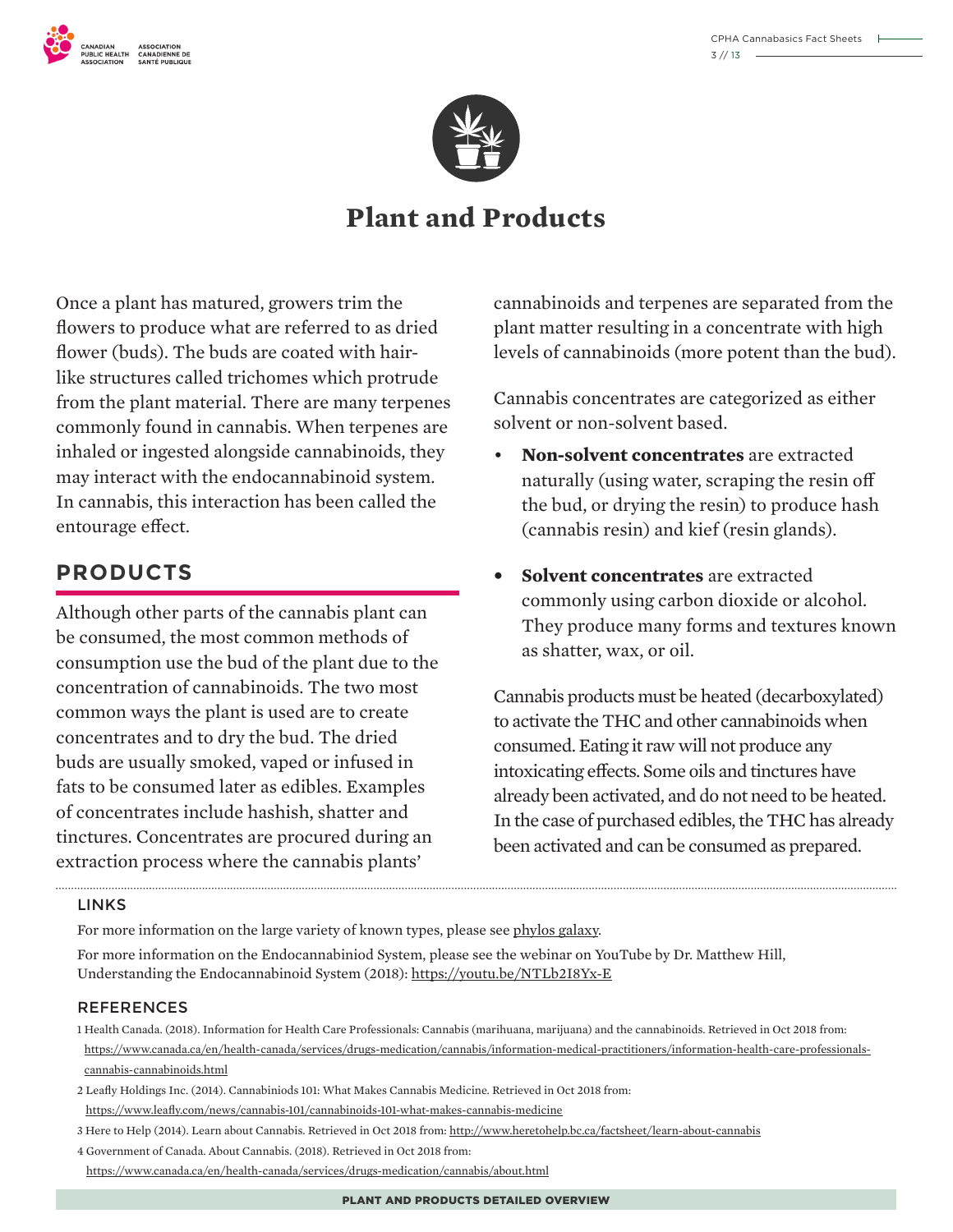

**<sup>01</sup> // -**

**<sup>02</sup> // -**

**<sup>03</sup> // -**

**<sup>04</sup> // -**



Cannabasics

# **Methods of Consumption**



#### **There are four basic delivery methods:**

01 // Inhalation 02 // Oral-Mucosal 03 // Ingestion 04 // Topical



Inhalation is the most common way people have traditionally consumed cannabis. The onset of effects is rapid with most people feeling a "high" within minutes of inhalation. Common examples of delivery methods using inhalation are: hand pipe, bong, vaporizer, joint and hookah.

#### **ORAL-MUCOSAL** -

The product (most commonly a tincture) is applied under the tongue or sprayed into the mouth and absorbed through the oral-mucosal lining.

#### **INGESTION** -

Ingesting cannabis is most commonly in the form of a food or beverage item that was created using a fat or oil infused with cannabis that was then heated to ensure the cannabinoids are active when consumed. Edibles include any food or drink that contains cannabis.

#### **TOPICAL** -

Topical cannabis products are applied and absorbed through the skin using a thick oil extract that contains active cannabinoids. The effects of the cannabinoids are generally localized and use of the product is generally not to confer intoxicating effects, but to provide localized relief from pain or inflammatory conditions (some exceptions apply).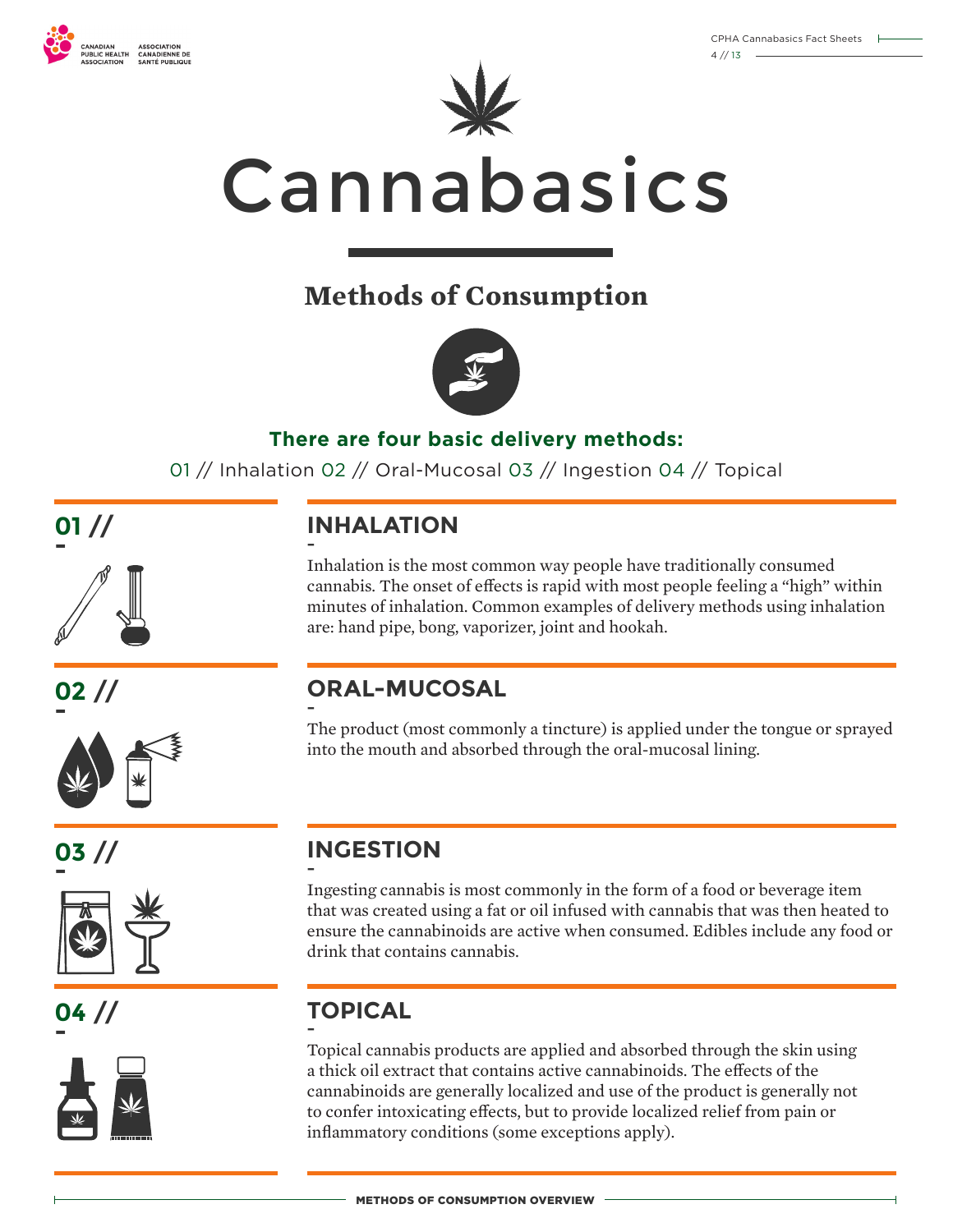



### **Methods of Consumption**

**There are four basic delivery methods: Inhalation, Oral-Mucosal, Ingestion, and Topical. Each of these methods uses different forms of cannabis as well as hardware or tools to facilitate consumption, and will produce varying physiological effects. The physiological effects will also depend on the level of THC and CBD within a particular plant, no matter which type of method is used to consume it.**

#### **INHALATION**

Inhalation is the most common way people have traditionally consumed cannabis<sup>5</sup> with many products to choose from (e.g. dried flower, concentrates). THC and other cannabinoids are absorbed into the body through inhaling vaporized or combusted cannabis into the lungs. The onset of effects is rapid with most people feeling a "high" within minutes of inhalation. Strain genetics and personal body chemistry make this a unique process for everyone. Examples of delivery methods using inhalation are: hand pipe, bong, vaporizer, joint, and hookahs.

### **ORAL-MUCOSAL**

The product (most commonly a tincture) is applied under the tongue or sprayed into the mouth and absorbed through the oral-mucosal lining. Due to its rapid onset, this is the preferred delivery method for many serious medical conditions such as epilepsy and nervous system disorders. The most common methods are sprays or tinctures.

#### **INGESTION**

Ingesting cannabis involves consuming a food, drink or oil item containing cannabis that has been heated to ensure that cannabinoids are active when consumed. Cannabinoids are absorbed through the digestive tract and metabolized by the liver. As the digestive system takes a while to break down the compounds, the onset of effects can take up to two hours. Factors that can affect a person's experience with edibles includes whether they have eaten recently, the amount of cannabis consumed, their comfort level with cannabis and the potency of the product ingested. While potentially safer than inhalation methods because it bypasses the respiratory system, ingesting cannabis makes it difficult to determine dosing due to its delayed effect.

The term "edibles" refers to any food or drink that contains cannabis. These products most often are infused using ingredients high in fat like butter or olive oil that enable extraction of fat-soluble cannabinoids, whether the cannabinoids can be used by the body or not. If the cannabis has not been decarboxylated (heated), it will not cause intoxicating effects. If the cannabinoids have been activated with heat, edibles will produce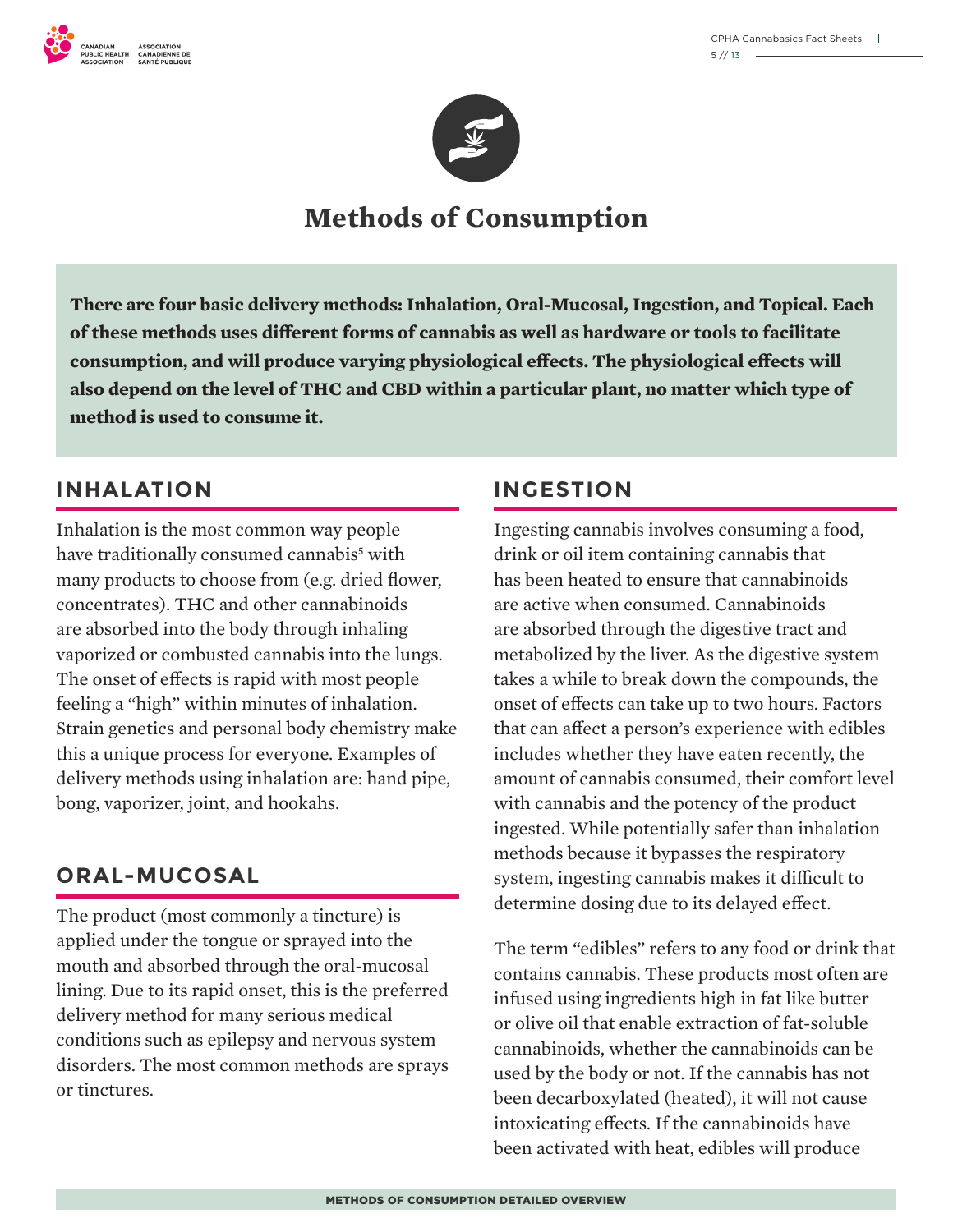



### **Methods of Consumption**

powerful, full-body intoxicating effects; however, the onset of these effects will be slower than with inhalation. In addition to food and drink, ingestible oils can also be eaten, added to food or put into capsules to ingest with similar results as other food or drink items.

#### **TOPICAL**

Topical cannabis products are applied and absorbed through the skin using a thick oil extract that contains active cannabinoids. The effects of the cannabinoids are generally localized and use of the product is generally not to confer intoxicating effects, but to provide localized relief from pain or inflammatory conditions. Examples of products include balms, oils, rubs, personal lubricant, suppositories, salves and creams, which claim to offer relief from pain, muscle aches, soreness, and eczema.

#### LINKS

For more information on methods of consumption, please see the webinar on YouTube with Dr. Keith Warriner and Fatima Kamal (2018): Consumption, Risk Factors and Safety of Marijuana Edibles: <https://youtu.be/cxt6DYQ2Lww>

#### REFERENCES

5 Government of Canada. Canadian Cannabis Survey 2017: Summary (2017). Retrieved in Oct 2018 from: <https://www.canada.ca/en/health-canada/services/publications/drugs-health-products/canadian-cannabis-survey-2017-summary.html>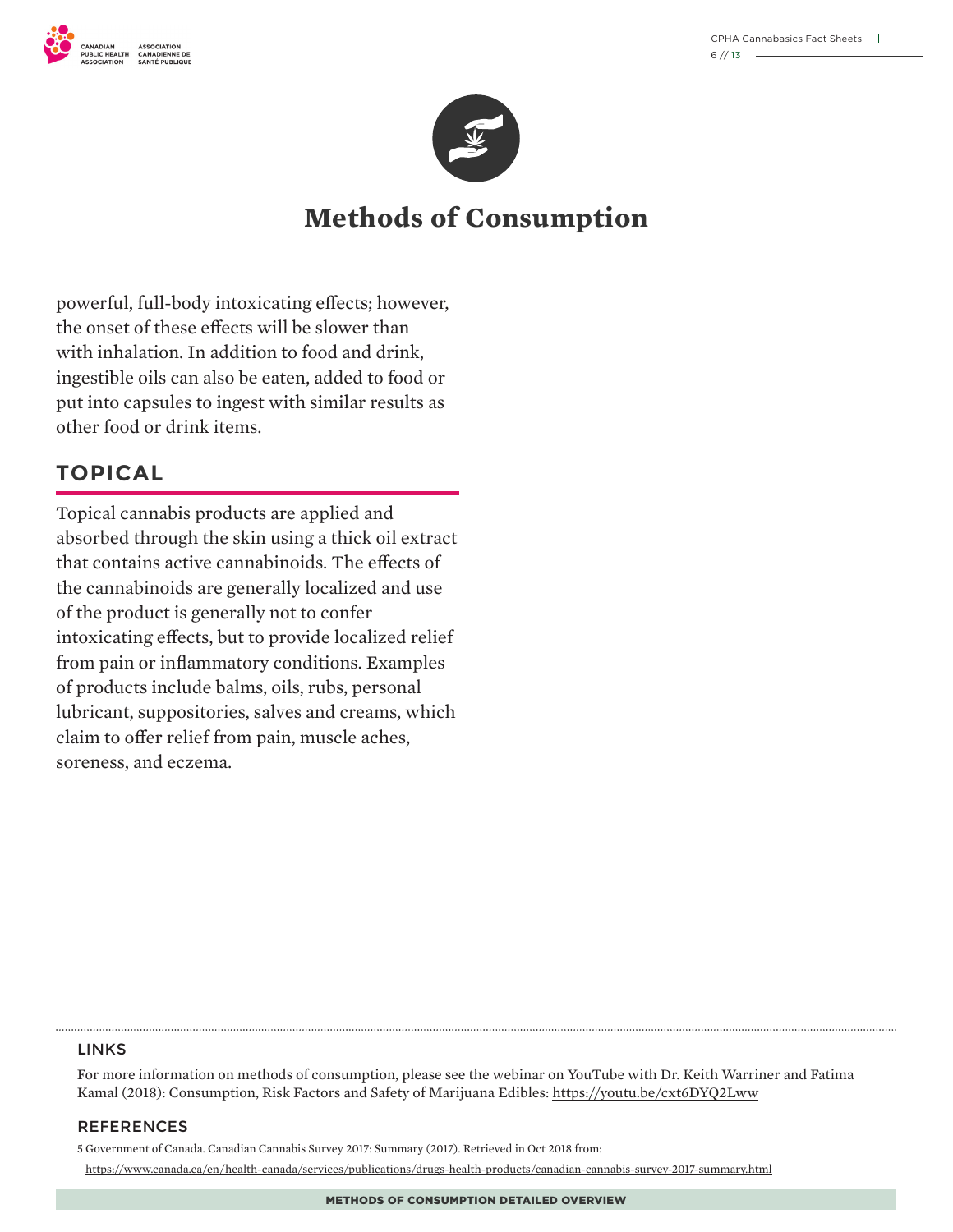



# **Understanding Consumption**



#### **The primary reasons people consume cannabis (and other substances):**

01 // Feelings of Well-Being 02 // Self-Medication 03 // Performance 04 // Discovery



**-**

#### **FEELINGS OF WELL-BEING**

In some cases, people consume cannabis to increase feelings of well-being. Many people feel that cannabis products provide feelings of relaxation, satisfaction, and happiness as well as a means for socialization or spiritual and cultural expression.



### **SELF-MEDICATION**

Some people choose cannabis as a way to self-medicate. People may consume cannabis to reduce social anxiety or stress, or to reduce symptoms associated with trauma or depression.



#### **PERFORMANCE**

People may consume cannabis to be more productive or perform better in certain tasks. Some people believe that cannabis consumption helps them to be more creative.



#### **DISCOVERY**

In some contexts, people may consume cannabis to explore and discover. Some people believe cannabis can offer new experiences, feelings or insights they could not find otherwise.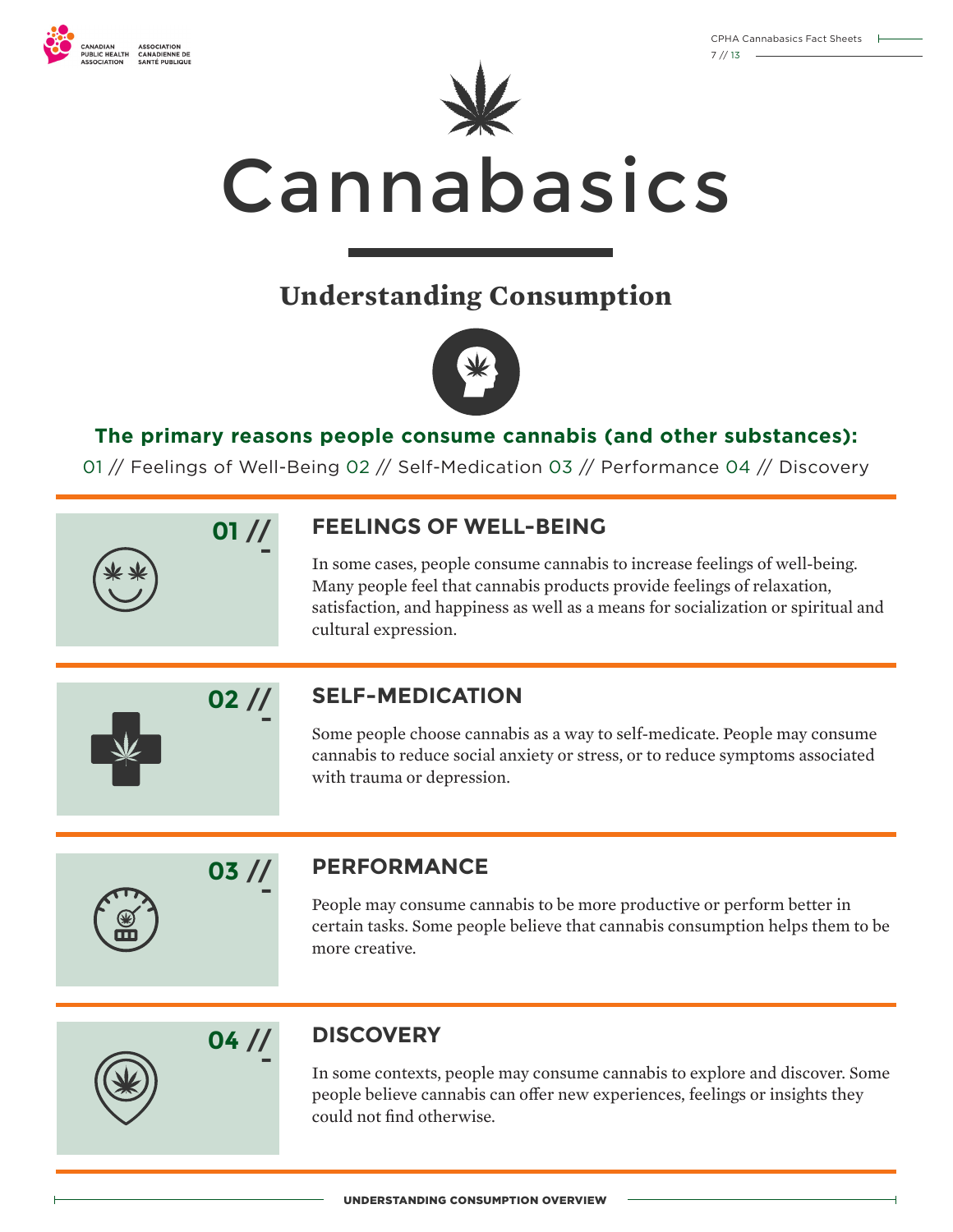





### **Understanding Consumption**

### **REASONS FOR CONSUMPTION**

People consume cannabis for a variety of reasons. The primary reasons people consume cannabis are as follows:<sup>6</sup>

- **01. Feelings of well-being:** In some cases, people consume cannabis to increase feelings of well-being. Many people feel that cannabis products provide feelings of relaxation, satisfaction, and happiness as well as a means for socialization or spiritual and cultural expression.
- **02. Self-Medication:** Some people choose cannabis as a way to self-medicate. People may consume cannabis to reduce social anxiety or stress, or to reduce symptoms associated with trauma or depression.
- **03. Performance:** People may consume cannabis to be more productive or perform better in certain tasks. Some people believe that cannabis consumption helps them to be more creative.
- **04.Discovery:** In some contexts, people may consume cannabis to explore and discover. Some people believe cannabis can offer new experiences, feelings or insights they could not find otherwise.

### **CONSUMPTION PATTERNS**

People will vary in their cannabis consumption patterns, ranging from:<sup>7</sup>

- Never consuming cannabis (abstinent);
- Occasional consumption with very little negative effects;
- • Regular consumption with very little negative effects; and
- Regular consumption accompanied by difficulties in their lives due to consumption (around 10% of cannabis consumers).8

People may move along the continuum of cannabis consumption forwards and backwards, ranging from abstinence to regular consumption over time. Decreasing the potential harms associated with cannabis consumption may involve moving down the continuum and reducing consumption, or may involve changing the method of consumption.

### **CANNABIS USE DISORDER**

For those who experience negative outcomes from frequent cannabis consumption, there are clinical characterizations for cannabis use disorder (CUD). Cannabis Use Disorder is characterized by a recurrent pattern of consumption where at least two of the following situations occur in a 12-month period:<sup>9</sup>

- increased tolerance;
- withdrawal;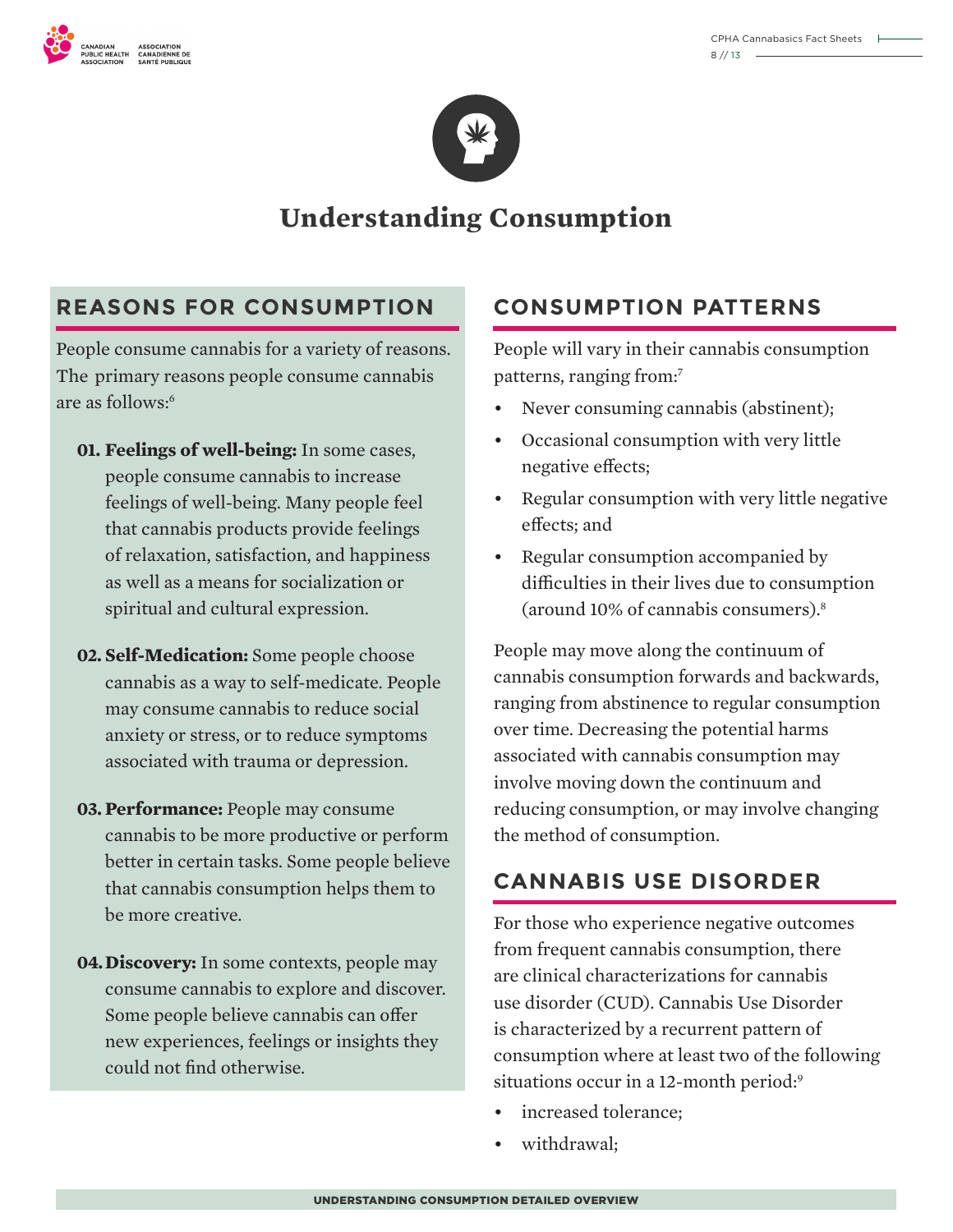

# **Understanding Consumption**

- consuming much more than intended;
- unsuccessful attempts to quit;
- a lot of time lost consuming or recovering;
- reduced activities:
- continued consumption despite persistent physical or psychological problems caused or made worse by cannabis consumption;
- • failure to fulfill major roles at work, school or home;
- use in physically hazardous situations;
- continued consumption, despite social or interpersonal problems caused or intensified by cannabis consumption; and / or
- strong urges or cravings to consume.

#### **REFERENCES**

.....................................

- 6 Canadian Institute for Substance Use Research. Understanding Substance Use: A Health Promotion Perspective (2017). Retrieved in Oct 2018 from: <http://www.heretohelp.bc.ca/factsheet/understanding-substance-use-a-health-promotion-perspective>
- 7 The Caring Campus Project. Substance Use Continuum Model. 2016. Retrieved in Oct 2018 from:<http://caringcampus.ca/resources/>
- 8 Volkow ND, Baler RD, Compton WM, Weiss SR. Adverse health effects of marijuana use. N Engl J Med 2014;370(23):2219-27.
- 9 American Psychiatric Association. (2013). Diagnostic and Statistical Manual of Mental Disorders. (5th Edition). Washington, DC.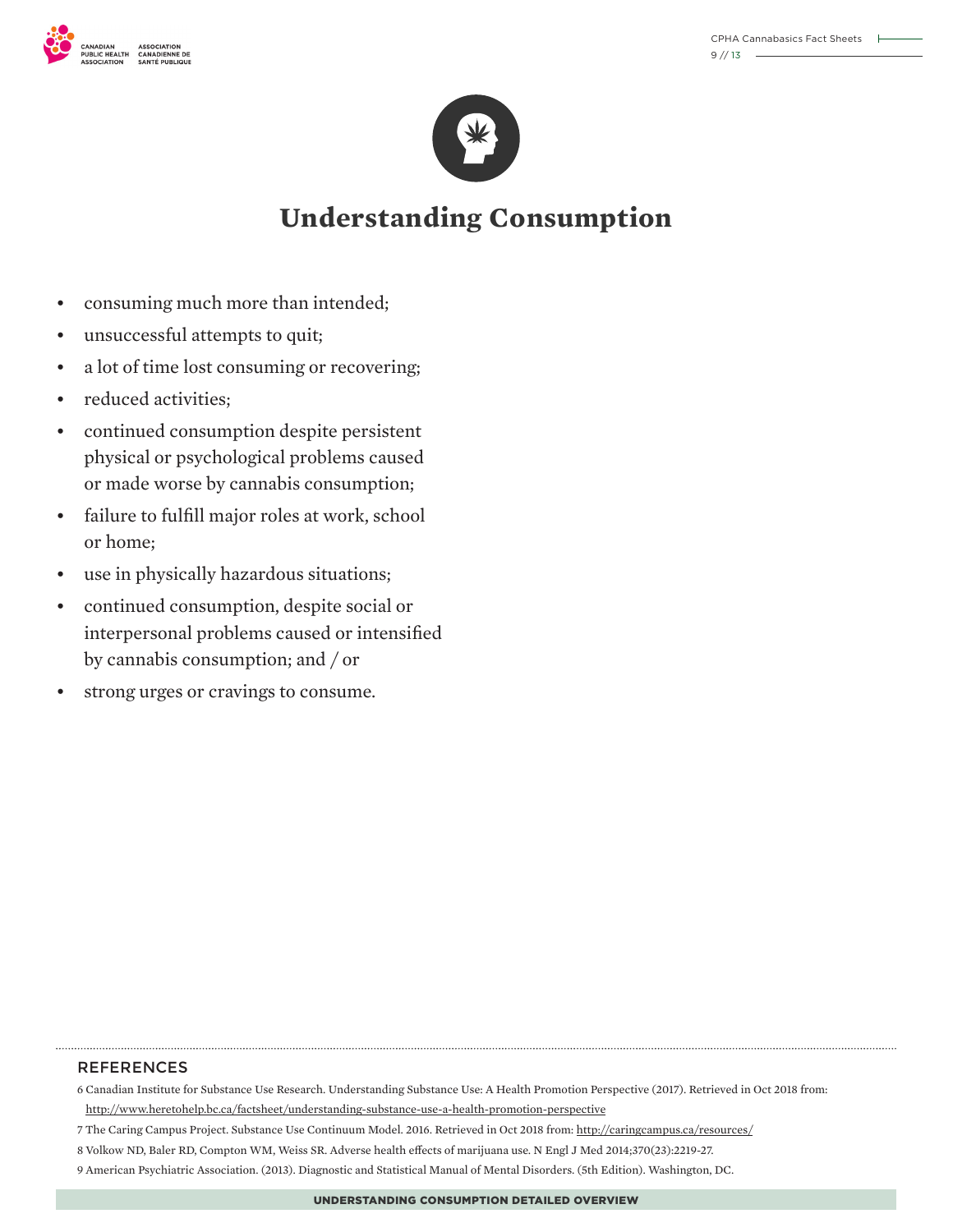



# **Harm Reduction**



While the research is still evolving concerning the potential harms associated with cannabis consumption, the likelihood of developing a problematic relationship with cannabis (Cannabis Use Disorder or CUD) depends upon four factors:

# **// 01**



#### **LENGTH AND INTENSITY OF CONSUMPTION**

longer, more intense consumption increases risk

# **// 03**



#### **INDIVIDUAL FACTORS**

genetic factors or individual vulnerabilities, such as personality or experiences of trauma, can impact whether a person experiences harms



**// 02**

**POTENCY OF THE PRODUCT**

consuming high levels of THC is more addictive

# **// 04**



people who begin to consume cannabis at a young age (under 16 years old) at a high frequency are at greater risk

#### **The physical harms of cannabis can be greatly reduced by practicing basic harm reduction methods, such as those included in:**

[Canada's Lower Risk Cannabis Use Guidelines](https://www.camh.ca/-/media/files/pdfs---reports-and-books---research/canadas-lower-risk-guidelines-cannabis-pdf.pdf) [Here to Help's Safer Cannabis Use](http://www.heretohelp.bc.ca/factsheet/safer-cannabis-use-marijuana-hash-hash-oil) [Take Care with Cannabis from Vancouver Coastal Health](http://www.vch.ca/about-us/news/take-care-with-cannabis) [Pregnancy Info](https://www.pregnancyinfo.ca/learn-more/)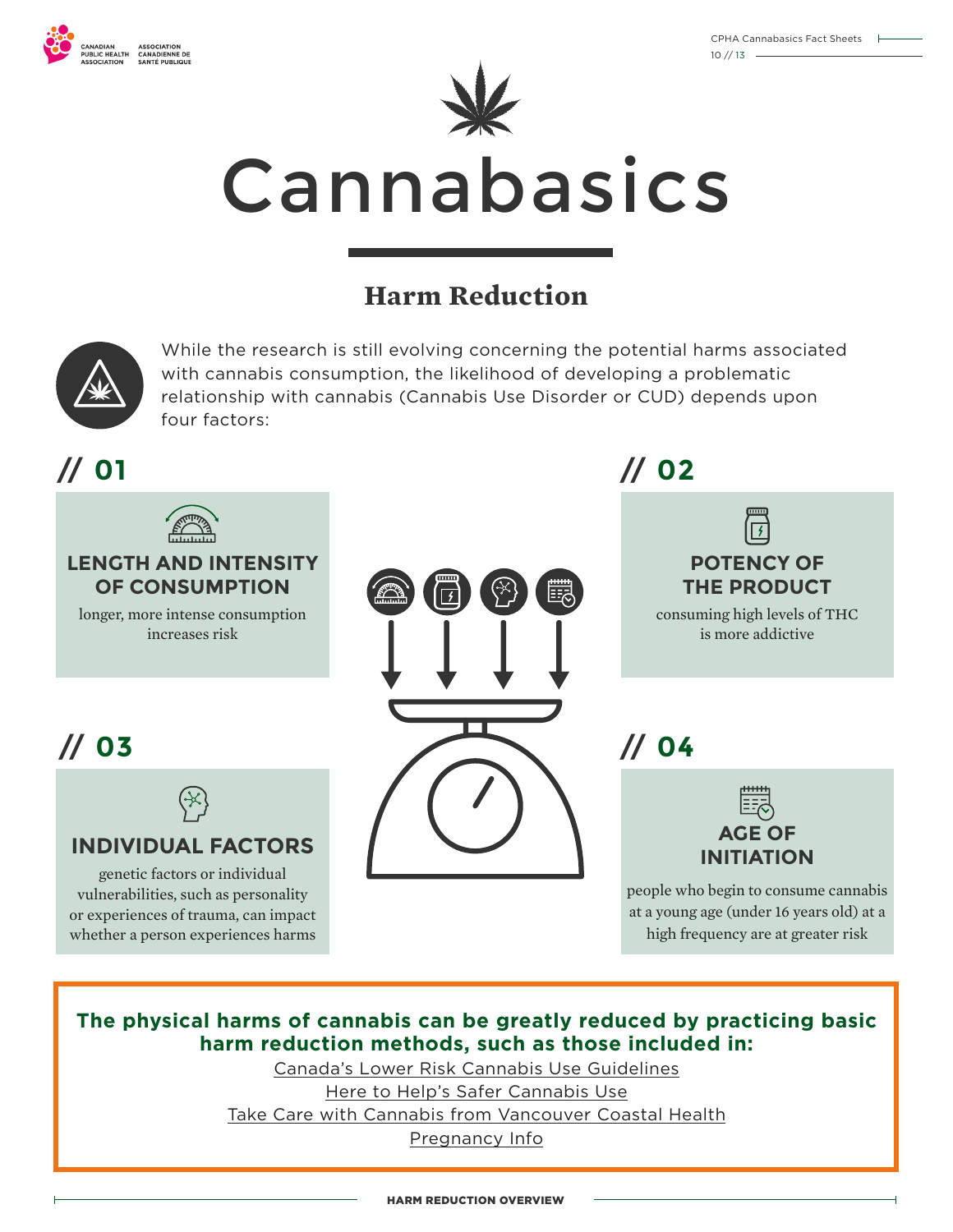

### **Harm Reduction**

### **RISKS**

While the research is still evolving concerning the potential harms associated with cannabis consumption, the likelihood of developing a problematic relationship with cannabis (Cannabis Use Disorder or CUD) depends upon four factors:

- **01. Length and intensity of consumption:**  longer, more intense consumption increases risk.
- **02. Potency of the product:** consuming high levels of THC is more addictive.
- **03. Individual factors:** genetic or individual vulnerabilities, such as personality or experiences of trauma, can impact whether a person experiences harms.
- **04.Age of initiation:** people who begin to consume cannabis at a young age (under 16 years old) at a high frequency are at greater risk.

Close to 1 in 10 people who use cannabis will develop an addiction to it, and this rises to about 1 in 6 for people who started using cannabis as a teenager.10 The path to Cannabis Use Disorder is individual. Two people who use the same method of consumption, at the same frequency, with the same potency of product, may result in one person developing a dependence and the other person experiencing minimal harms. The specific reasons for these individual elements are not yet well understood.

Frequent cannabis use is associated with a variety of adverse health outcomes. Certain people are more vulnerable to the potential physiological harms of cannabis, such as children and youth under the age of 25, a fetus in-utero or a nursing child, and those with a personal or family history of psychosis. Certain behaviours can elevate risk, such as mixing cannabis with alcohol or prescription drugs, driving after consuming cannabis (which elevates the risk of motor vehicle collisions) and co-consumption with tobacco (which may increase cancer risk and respiratory problems).<sup>11</sup>

#### **POTENTIAL HARMS**

Some of the harms associated with cannabis include negative outcomes due to interactions with the criminal justice system that can result in insecure housing, trauma, and job instability. People experiencing social marginalization due to structural violence or the harms caused by systems and social institutions, including racialized persons, people with low incomes, people with mental health co-morbidities, or people who have experienced trauma, may disproportionately bear the burden of harms associated with cannabis consumption.<sup>12</sup>

Structural violence can compound the stress of social marginalization and result in poorer outcomes for Canadians. To reduce these harms, it is important to be sensitive to possible stigma and reframe language from "user" to "consumer". To encourage conversation and reduce harms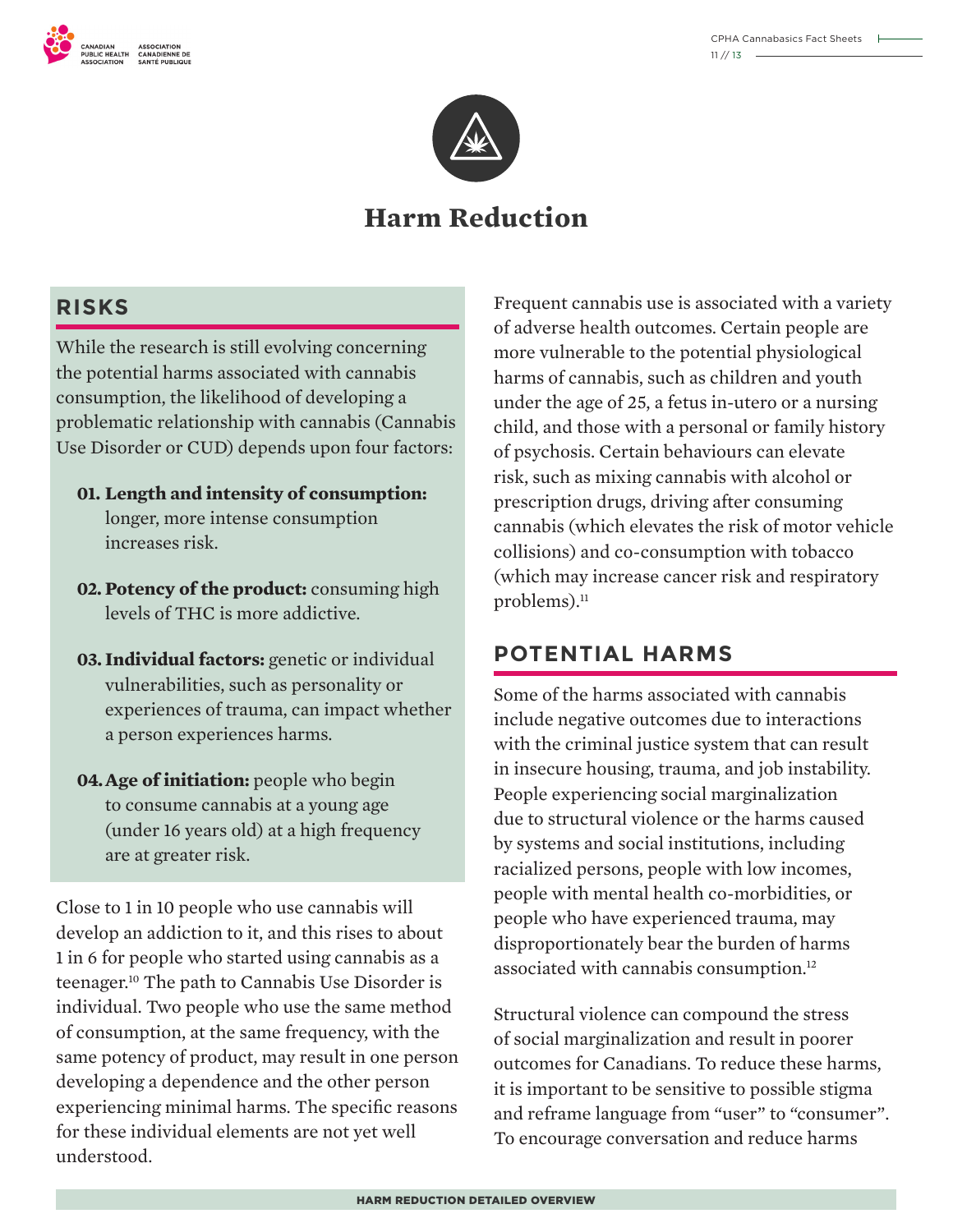



### **Harm Reduction**

of cannabis consumption, the term "person who consumes cannabis" is preferred over "stoner" or "pot head". A simple change in language can help to increase service utilization and reduce perceptions of stigma by people who consume cannabis.

#### LINKS

For more information on anti-stigma and language, please see: Global Commission on Drug Policy. The World Drug Perception Problem 2017 Report: Countering prejudices about people who use drugs. (2017). Available at: [http://www.globalcommissionondrugs.org/wp-content/uploads/2018/01/GCDP-Report-2017\\_Perceptions-ENGLISH.pdf](http://www.globalcommissionondrugs.org/wp-content/uploads/2018/01/GCDP-Report-2017_Perceptions-ENGLISH.pdf)

For more information on basic harm reduction methods see the following resources available on the Canadian Public Health Association website, under Resources ([https://www.cpha.ca/harm-reduction-health-promotion-and-cannabis-screening-tools\)](https://www.cpha.ca/harm-reduction-health-promotion-and-cannabis-screening-tools)

Canada's Lower Risk Cannabis Use Guidelines Safer Cannabis Use Take Care with Cannabis

For more information on harm reduction, the Government of Canada has published a series of evidence briefs which are available on the Canadian Public Health Association website ([https://www.cpha.ca/federal\)](https://www.cpha.ca/federal) including:

Is cannabis safe to use? Facts for youth aged 13-17 years. Is cannabis safe to use? Facts for young adults aged 18-25 years. Does cannabis use increase the risk of developing psychosis or schizophrenia? Is cannabis safe during preconception, pregnancy and breastfeeding? Is cannabis addictive?

For more information on how cannabis interacts with alcohol and other prescription medications:

Health Canada. Information for health care professionals: Cannabis (marihuana, marijuana) and the cannabinoids. 2018. Available from: [https://www.canada.ca/content/dam/hc-sc/documents/services/drugs-medication/cannabis/](https://www.canada.ca/content/dam/hc-sc/documents/services/drugs-medication/cannabis/information-medical-practitioners/information-health-care-professionals-cannabis-cannabinoids-eng.pdf) [information-medical-practitioners/information-health-care-professionals-cannabis-cannabinoids-eng.pdf](https://www.canada.ca/content/dam/hc-sc/documents/services/drugs-medication/cannabis/information-medical-practitioners/information-health-care-professionals-cannabis-cannabinoids-eng.pdf)

Wolters Kluwer. Lexicomp (Online). Interactions. Available from [www.online.lexi.com](https://www.wolterskluwercdi.com/lexicomp-online/). Accessed January 25, 2018.

#### **REFERENCES**

10 Government of Canada. Cannabis Health Effects (2018). Retrieved in Oct 2018 from:

<https://www.canada.ca/en/services/health/campaigns/cannabis/health-effects.html>

- 11 Fischer B, et al. Lower-Risk Cannabis Use Guidelines: A Comprehensive Update of Evidence and Recommendations, Am J Public Health 2017;107(8):e1-e12. Retrieved in Oct 2018 from:<https://ajph.aphapublications.org/doi/10.2105/AJPH.2017.303818>
- 12 Global Commission on Drug Policy. The World Drug Perception Problem 2017 Report: Countering prejudices about people who use drugs. (2017). Retrieved in Oct 2018 from: [http://www.globalcommissionondrugs.org/wp-content/uploads/2018/01/GCDP-Report-2017\\_Perceptions-ENGLISH.pdf](http://www.globalcommissionondrugs.org/wp-content/uploads/2018/01/GCDP-Report-2017_Perceptions-ENGLISH.pdf)